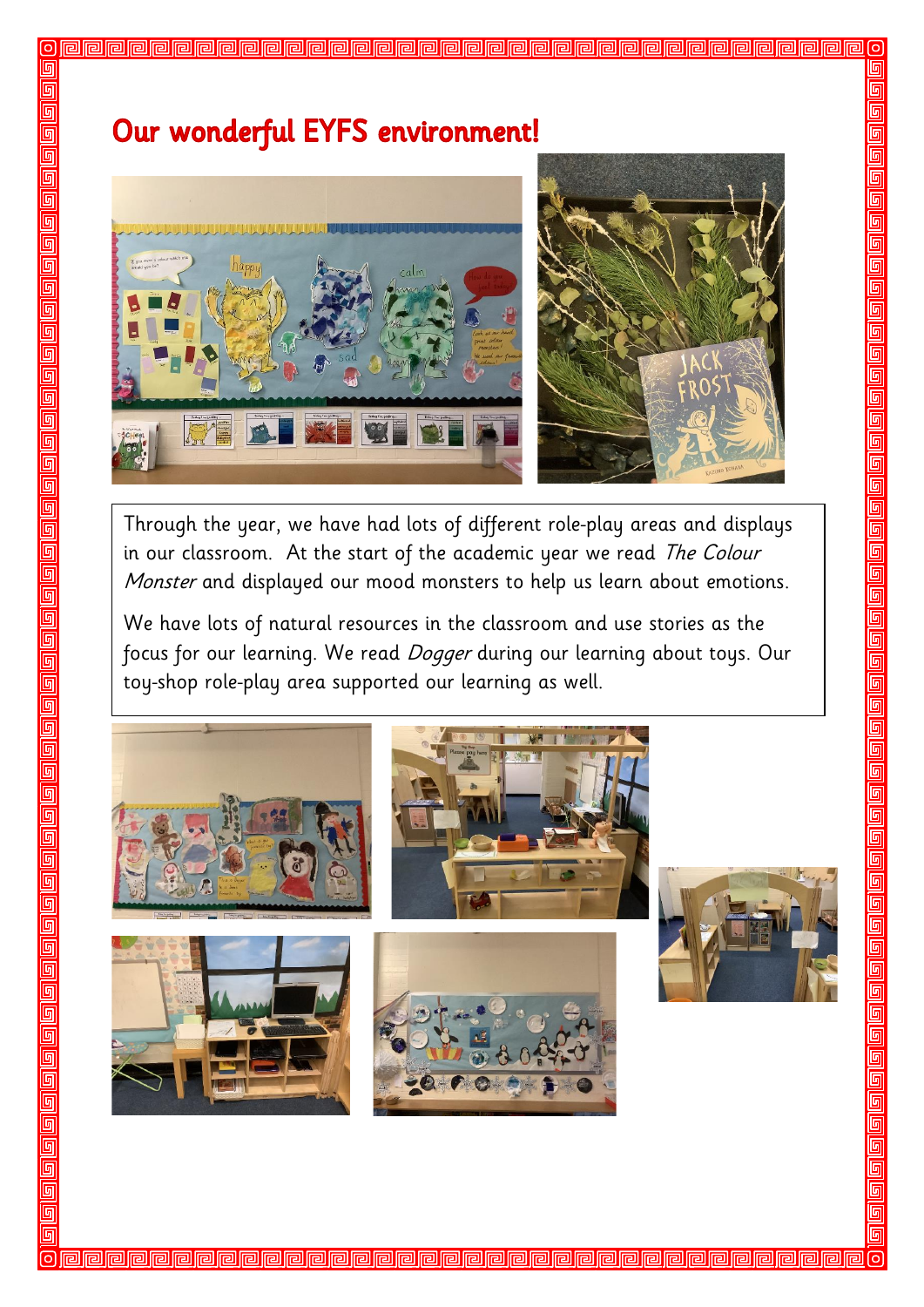

Each class has its own reflective area and this is ours. It has prayers, a candle, children's bibles, examples of our RE learning and resources such as Story Stones that can be used to tell Christian stories.

We also learn about different cultural and religious traditions from around Britain and the world. Here is our fireworks display from learning about Bonfire Night and Diwali.

**PPPPPPPPPPPPPPPPPPP**PPPPP



回 同

叵 回 回 画 回

呞 回 回 回 回 回 回 <u>g</u> 靣 回 回 回 回 回 回 回 回

回 回 回 **G** 回

回

Our art gallery area changes with each season when different natural resources are used to inspire our paintings and drawings.